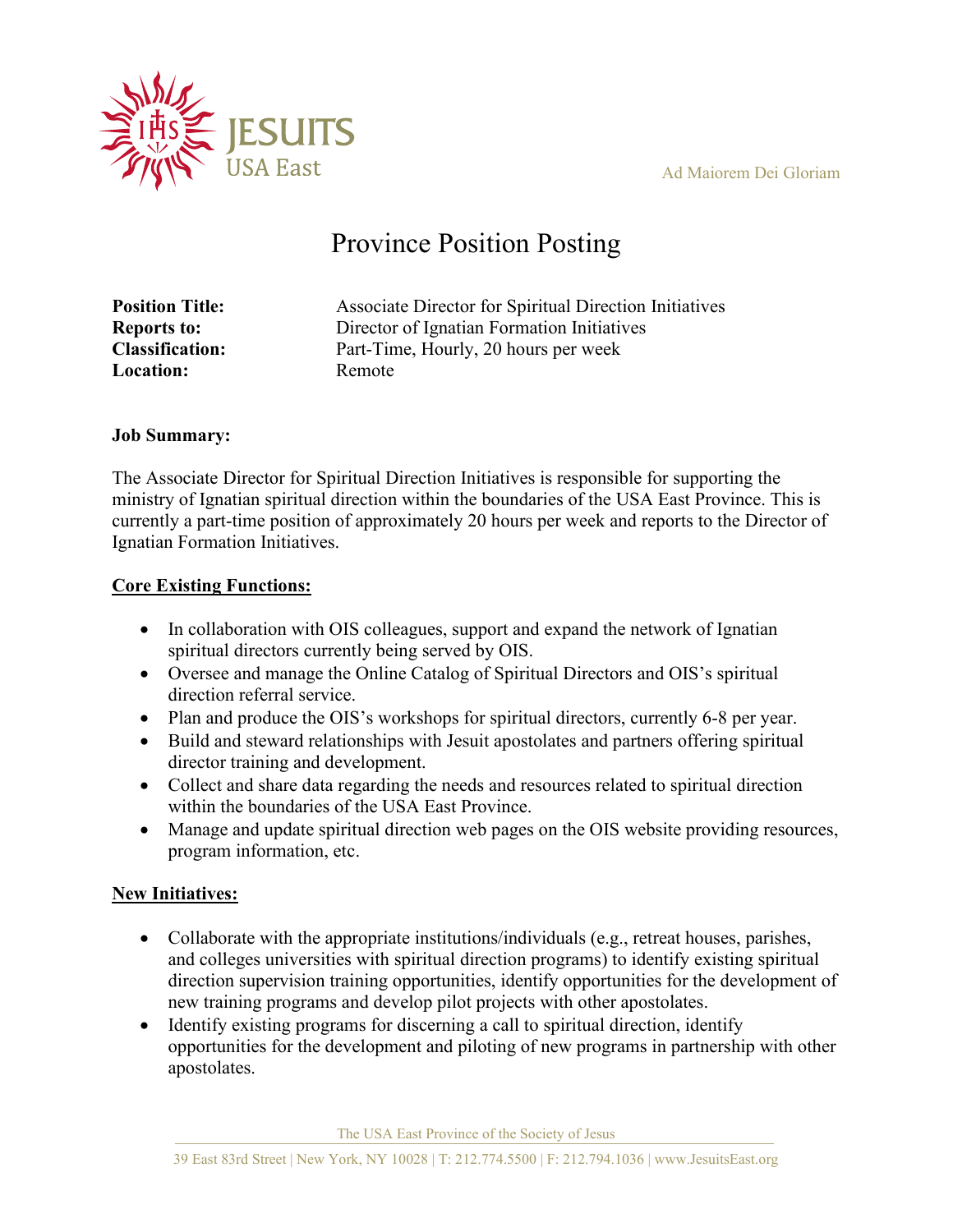#### Ad Maiorem Dei Gloriam



### **General Management:**

- In collaboration with OIS communications staff, prepare materials for internal and external constituents.
- In collaboration with the Director of Ignatian Formation Initiatives, develop/refine annual budget.

#### **Other Duties:**

- Attends and participates in scheduled staff meeting and calls.
- Please note this job description is not designed to cover or contain a comprehensive listing of activities, duties, or responsibilities that are required of the employee for this job.
- Duties, responsibilities, and activities may change at any time with or without notice.

#### **Supervisory Responsibilities:**

This position has no supervisory responsibilities.

#### **Physical Demands:**

- Sit at a desk for long periods of time while working on the computer.
- Use telephone; write or use a keyboard to communicate through written means.
- Reasonable accommodations may be made to enable individuals with disabilities to perform essential job functions.

#### **Travel Requirements:**

Occasional travel within the USA East Province for meetings and related programs.

#### **Education & Experience Requirements:**

- Deep understanding and appreciation of Ignatian Spirituality.
- Training/certification in spiritual direction and giving the Spiritual Exercises.
- Bachelor's degree in Spirituality, Theology, Ministry, or a related field. Master's degree preferred.
- Experience with training and supervising spiritual directors and/or retreat directors (desired).

The USA East Province of the Society of Jesus